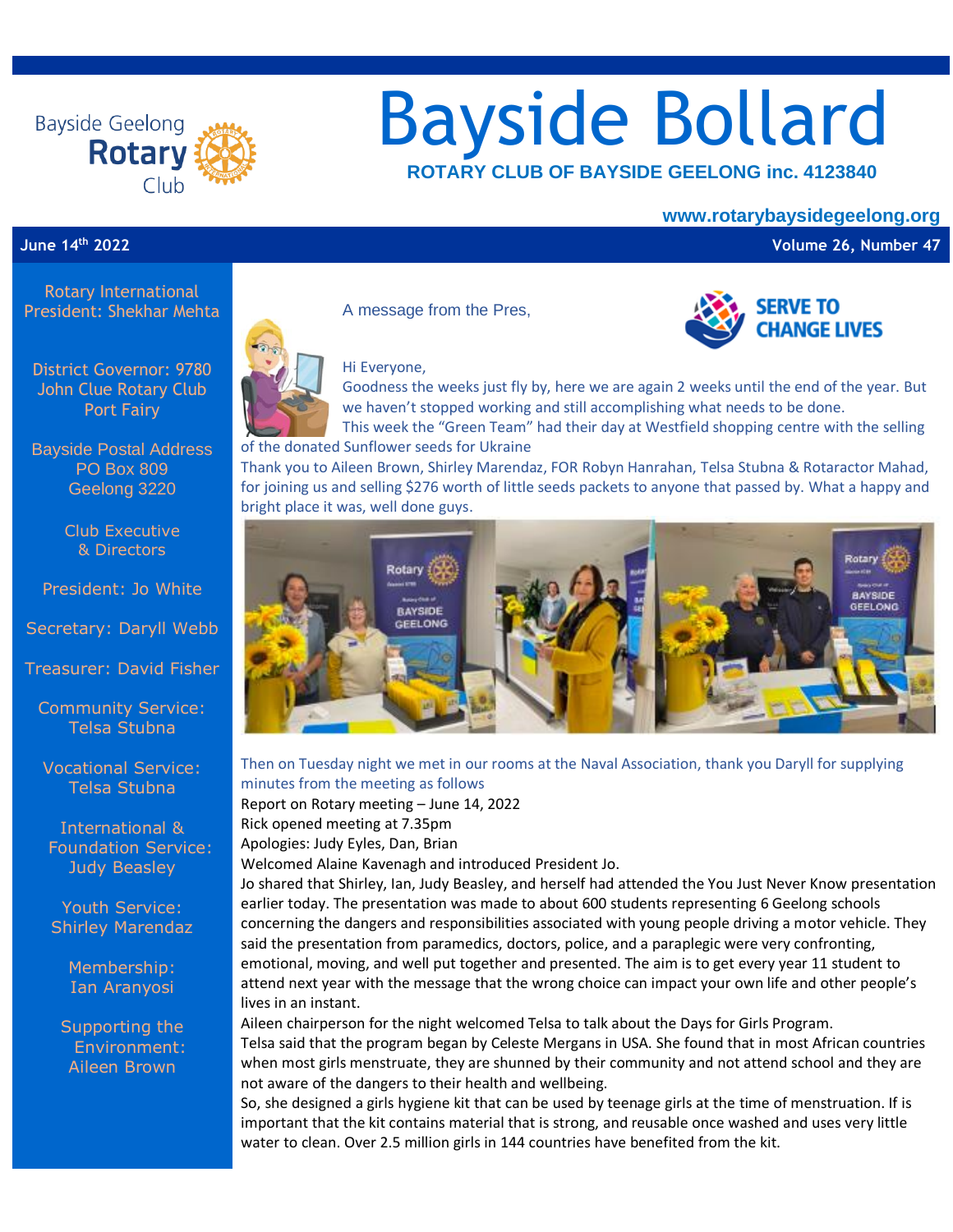### **Dates for your Diary June**



#### **Friday 24th**

**Changeover** Western Room Great Western 6.45 Dinner & Drinks at individual choice and expense

#### **Tuesday 28th**

Club Assembly.

It would be helpful if everyone could make it along to this evening, please.

**July 5th** Board Meeting on Zoom

#### **Next Bunnings BBQ**

**Friday July 1st**

**Friday August 5th**

**Friday September 2**

**Friday October 7th**

**Friday November 4th**

**Friday December 2nd**

Each kit contains a shield, liners folded into 3, face washer, 3 pairs of knickers, soap and information sheets.

Each kit lasts for 3 years. Since using the kits school absenteeism has decreased to 3% from greater than 10%.

We have some of our members and friends of Rotary assist with the program. Peter and Alaine

Kavenagh, Bev Birch, Jan Berry, Diane Webb, Pam Spiteri on a regular monthly working meeting. However, the regular helpers are about 20 but usually only 7 or 8 attend the workshop as others sewing in their own time from home. People bring their own sewing machines and overlookers. We need somewhere where we can store material and other goods for the program. Each kit costs \$10 to produce. All fabrics must



be bright. They must be washed, ironed, and dyed if the colours are too light.

The members then helped to pack a kit ready for distribution as per the photo.

Aileen presented Telsa with a gift thanking her for the presentation. President Jo said it was important that members know where the money we make is donated too and who we support, she also thanked Telsa.

Aileen gave a report on the sale of seeds at Westfield Shopping Centre. She said that last Saturday at the stall at Westfields we made \$276 from the sale of sunflower seeds for Ukraine. She has Bee Hotels and homes to make and another % kilo of seeds left to pack. So, the proceeds from the sale will increase. Jo said that Bunnings are having a Networking Night this Wednesday. Jo and Andrea are attending. Items to be suggested at the meeting is the provision of standing mats for the BBQ workers as the cement is so cold. Also, the issue of costing is to be considered as well as the location of the stand at the Bunnings store.

Pres Jo advised that the Club Changeover will be held at the Great Western Hotel on June 24th. Need to know numbers asap.

Next Bunnings BBQ is to be on July 1st

Telsa spoke about the possibility of an Op Shop. She visited the Ballarat Rotary Op Shop and they advised that they pay rent of \$800 per month and visit the local tip 3 times a year. They sometimes receive house lots.

Members to think of ability to volunteer and we don't want to put our members under too much pressure. We need somewhere with passing trade, plenty of parking with easy access. The raffle was won by President Jo Meeting closed at 8:40pm

Stay safe and keep smiling and **Cheers** Jo



#### **BUNNINGS NETORKING NIGHT**

On the June 15<sup>th</sup> Andrea P and Jo W, attended a networking evening with other participating service groups and to meet the new Activities Organiser Lauren Schwab.

What a lovely young woman and is really wanting to make out BBQ better for all concerned.



All fundraising groups were invited to attend, and each group were given a 3minute time slot to speak about their organisation. Three Rotary clubs were represented, being Highton, Grovedale Waurn Ponds and Bayside. With many Lions Clubs and Men's Shed present. We also had a short presentation from Friends of Waurn Ponds Creek, an environment group to clean, weed and plant the area around the creek, speaking to Sarah, a volunteer, after the presentation, and

hearing about their clean up and planting days, made me think we can maybe help them make a difference to that area.